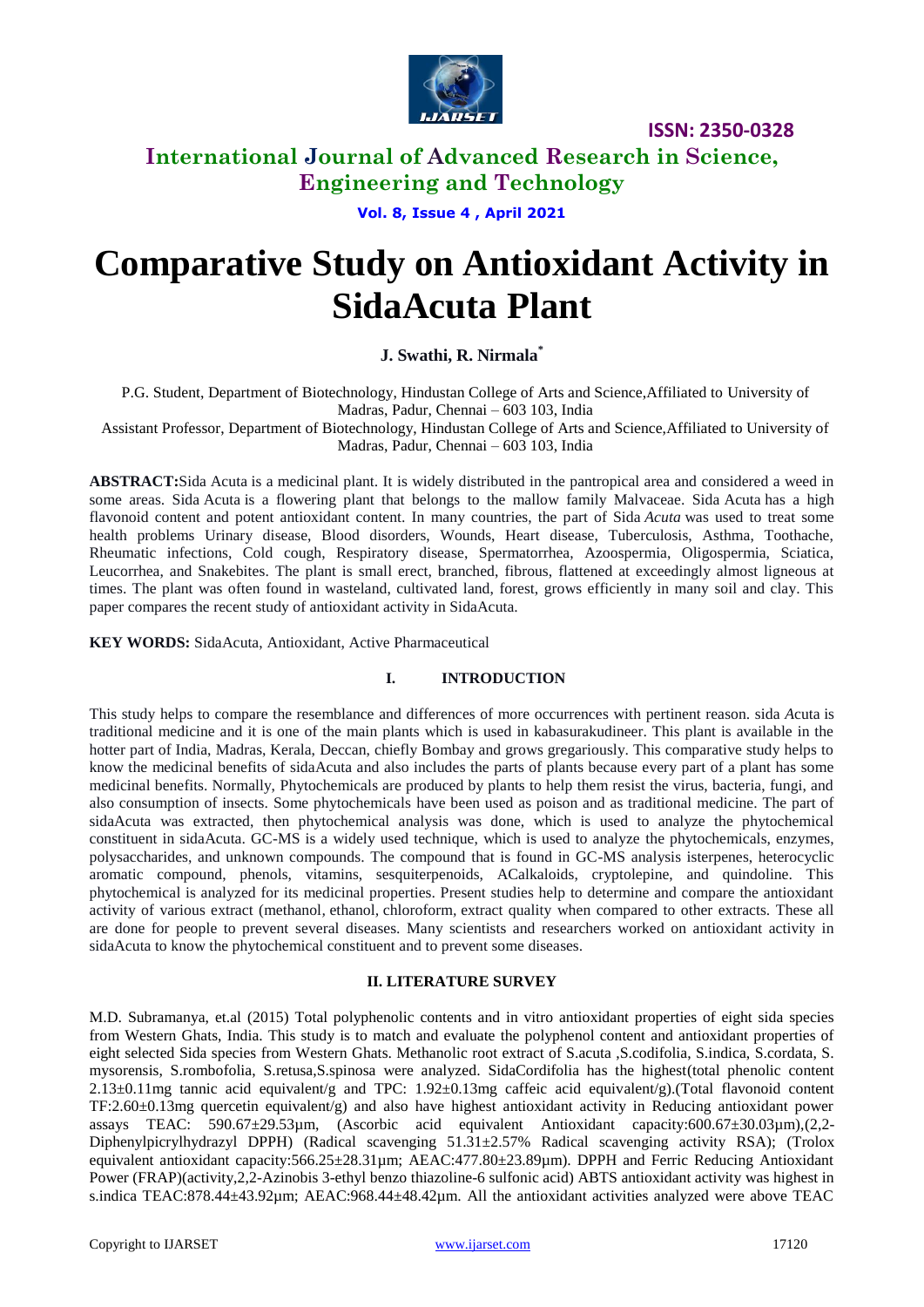

# **ISSN: 2350-0328 International Journal of Advanced Research in Science, Engineering and Technology**

## **Vol. 8, Issue 4 , April 2021**

and important to note the values of (AEAC µm). The high phenolic content within the root extract eight Sida species has a positive correlation with their antioxidant properties. It revealed that the root of S.cordifolia can be considered as the potential source of polyphenols and antioxidants. In this study, the methanolic extract of SidaAcuta has low activity.



#### **Fig 1: Photograph of SidaAcuta plant. Common name: Wireweedkurumthotti; Family: Malvaceace; Kingdom: Plantae; Order: Malvales; Genus: Sida; Species :Acuta; Division: Beudiocots; Class: Angiosperms**

Mahesh Thandawada et.al (2016) In and in vivo evaluation of sidaacutaburm f (malvaceae) for its antioxidant anticancer activity. This paper was designed to evaluate the various extract of SidaAcutaBurm f. In vitro and In vivo. In vitro, for its Radical scavenging assay, cytotoxicity short term and long in vivo Anti-cancer activity. The petroleum ether, toluene, chloroform, acetone, ethyl acetate, and hydroalcoholic extract of the whole plant were evaluated for their Anti-cancer activity through DPPH assay. MTT and SRB for cytotoxicity, HEP-2, A- 549, and cell lines followed by short-term toxicity studies on Ehrlich Ascites Carcinoma (EAC)cells and Dalton's Lymphoma Ascites (DLA). The result showed the crucial decrease of the viability of cells in a concentration-dependent manner. According to IC50 obtained, the toluene and chloroform extract of S.acuta shows significant Antiproliferative activity which has further been evaluated in vivo. The result divulges a dose-dependent increase in lifetime and means survival time in the animals treated with toluene and chloroform extracts. However, the 200mg/kg dose level showed significant improvement when treated with animals. In conclusion, the chloroform and toluene extract of SidaAcutaBurm f possesses significant Anti-cancer potential and has to be further evaluated by isolating key phytochemicals and investigating the proteins that play a major role in this activity.

AmiraArciniegas, et. al (2016) Anti-hyperglycemia, antioxidant and anti-inflammatory activities of extracts and metabolites from sidaacuta and sidarhombifoli. Sida is used around the world for a large number of Therapeutic treatments, hyperglycemia, a-glucoside inhibitors are recognized as valuable tools for reducing postprandial hyperglycemia by decelerating absorption of glucose. Hexane, Acetone, Methanol extract of dried and ground aerial parts of S. Acuta and S.rhombifolia were subjected to analysis of anti-hyperglycemia, antioxidant, and antiinflammatory activity. The inhibition of a-glucoside as primary screening the effect of extract and isolated compounds of S.acuta and S.rhombifolia anti-hyperglycemic activity was tested using yeast mammalian. It shows good results in acetone extract. S.acuta and S.rhombifolia showed IC50 values of  $8.49 \pm 0.66$  and  $8.10 \pm 0.34 \pm \mu g$  ml-1, and the most active compound was p-hydroxyphenyl trans-ferulate (IC5019.24±1.73µ mol L-1) followed by β-Sitosterylglucopyranoside (IC50 32.70 $\pm$ 1.35µ mol L-1). However, when mammalian a-glycoside has used the activity of extract and isolated compounds decreased significantly that indicates that substrate affinity is higher for type 1 enzyme. The anti-inflammatory and antioxidant activity of extracts and isolates were also tested. Over a span, many diabetic complications are coupled to oxidative stress and inflammatory immune response. The Acetone extract of aerial parts is most active in all evaluations. Since it was active in three evaluations, the trans-ferulate, p-Hydroxyphenethyl could be associated with these activities.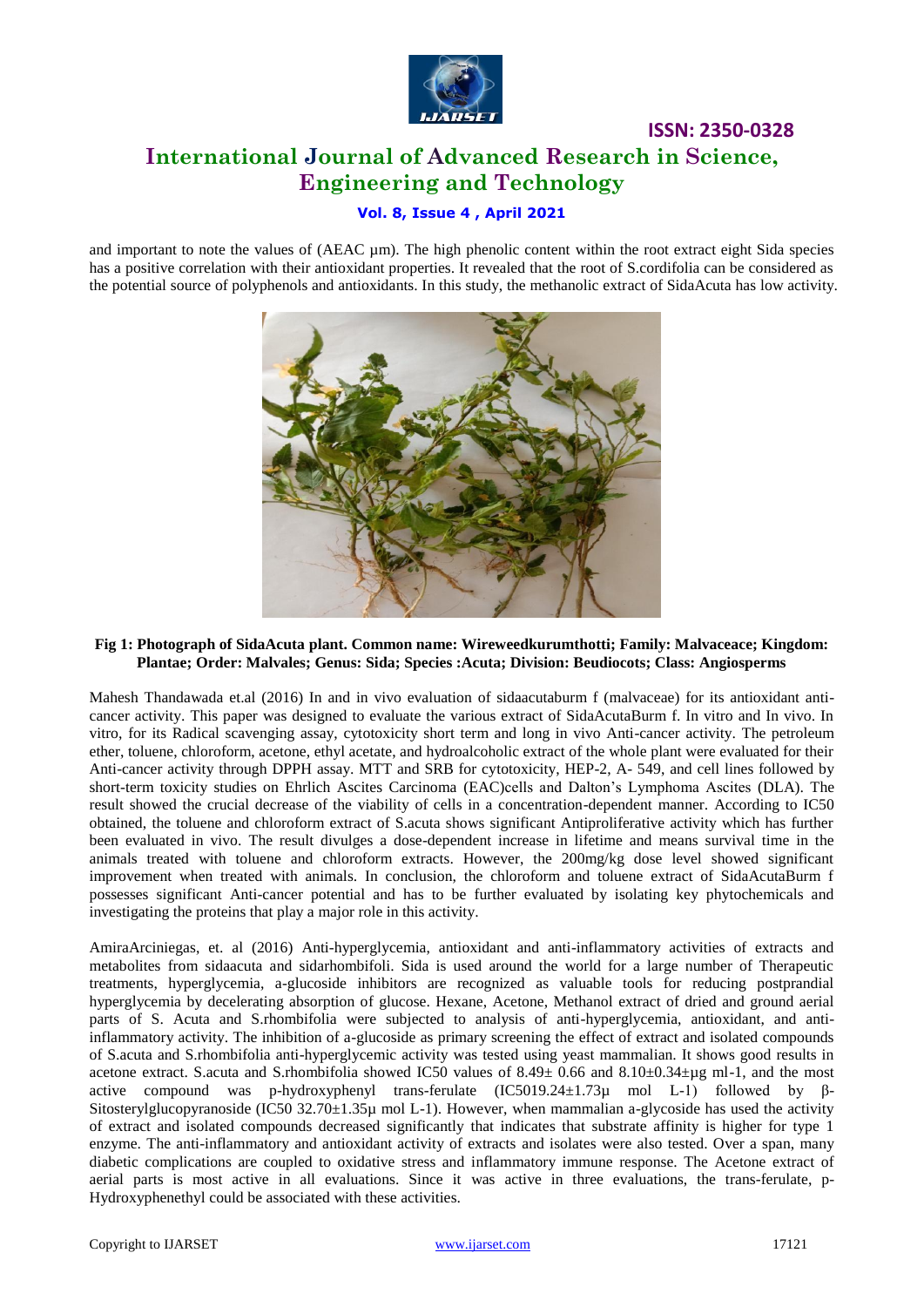

**ISSN: 2350-0328**

## **International Journal of Advanced Research in Science, Engineering and Technology**

**Vol. 8, Issue 4 , April 2021**

Krishnaveni A et. al (2018) Preliminary phytochemical screening and in vitro antioxidant activity of sidaacutaburm. This test revealed phytochemical analysis and antioxidant effect in the Sida Acuta plant. The hydro-alcoholic extract of leaf was subjected to quantitative analysis to detect the presence of screening of secondary metabolites and evaluate for its antioxidant studies by in-vitro methods such as hydrogen peroxide scavenging assay reducing power assay, and total antioxidant capacity. The phytochemical analysis indicates the presence of carbohydrates, sterols saponins, flavonoids, proteins, alkaloids, cardio glycoside, resins, terpenoids, and amino acids, gum mucilage, coumarin, and quinine. In antioxidant studies the inhibitory concentration (IC30) of Sida Acuta of hydrogen peroxide scavenging effect results to be 1.83µg /ml in comparison with ascorbic acid (0.95µg /ml). The Inhibitory concentration (IC50) of Sida Acuta for reducing power effect results to be 142µ /ml in comparison with ascorbic acid 15µg /ml and Inhibitory concentration (IC50) of Sida Acuta antioxidant capacity results to be 185µg /ml. This paper reveals that the Sida Acuta plant showed a mild antioxidant effect.

Perumalswamy Muneeswari et.al (2019) Identification of active pharmaceuticals of sidaacutaburm.f leaves using GC-MS and HPTLC fingerprinting. This paper indicates the amplified scope of Sida Acuta leaf extract in the development of novel therapeutic agents capable of countering existing diseases stimulated by oxidative damage. Sida Acuta is one of the medicinal plants used for the treatment of many diseases. The ethanolic extract of leaves was used for phytochemical analysis, in this quantification of phytochemicals, in-vitro free radicals scavenging activity, enzymatic and non-enzymatic antioxidant levels in fresh leaves, HPTLC fingerprinting, and GC-MS analysis in ethanolic extract of sida Acuta leaves were done. The in-vitro antioxidant activity was analyzed using DPPH, ABTS, nitric acid, hydroxyl radical, and ferric ions, then ascorbic acid is used as a standard. The HPTLC results in the presence of flavonoids, tannins, phenols, and alkaloids in a good amount. The tested antioxidants were present eminently in leaves, especially catalase and glutathione peroxide, which may be a responsibly eminently radical scavenging assay of the extract against the tested free radicals. In GC-MS analysis it results in the presence of 35 different compounds that belong to different classes such as steroids, flavonoids, terpenes, phenols, fatty acid, heterocyclic aromatic compounds, vitamins, sesquiterpenoids, and alkaloids. The results indicate that the ethanolic extract of Sida Acuta leaves has effective than other extracts. These leaves have an effective scavenger of free radicals and have the potential to be used as a natural antioxidant, which is ascribable to the rich presence of its secondary metabolites.

#### **III. CONCLUSION**

Sidaacuta exhibits a various pharmacological activities such as Antioxidant, Antibacterial, Anti-inflammatory, Anticancer and Anti-Hyperglycemia,etc. It is used to cure many diseases and used as traditional medicine.s.acuta has basic approaches and applied research should be taken towards pharmaceutical products. This comparative study concluded that PerumalswamyMuneeswari et.al (2019) identification of active pharmaceuticals of sidaacutaburm.f leaves using GC-MS and HPTLC the one that is highly effective as far as its antioxidant capacity is concerned. It emphasizes that the ethanolic extract of sidaacuta leaves has more effect when compared to others and it is an effective scavenger of free radicals and has the potential to be used as a natural antioxidant. The GC-MS results showed the presence of 35 compounds that belonged to a bunch of different classes.

#### **REFERENCES**

- [1] PerumalsamyMuneeswari, SreenathKunnathuparaBhaskaran and KannappanPoornima 2019) Identification of active pharmaceuticals of sidaacutaburm.F leaves using GC-MS and HPTLC .10 (3):1194-1207.
- [2] [M. D. Subramanya,](https://www.ncbi.nlm.nih.gov/pubmed/?term=Subramanya%20MD%5BAuthor%5D&cauthor=true&cauthor_uid=25878460) [Sandeep R. Pai,](https://www.ncbi.nlm.nih.gov/pubmed/?term=Pai%20SR%5BAuthor%5D&cauthor=true&cauthor_uid=25878460) [VinayakUpadhya,](https://www.ncbi.nlm.nih.gov/pubmed/?term=Upadhya%20V%5BAuthor%5D&cauthor=true&cauthor_uid=25878460) [Gireesh M. Ankad,](https://www.ncbi.nlm.nih.gov/pubmed/?term=Ankad%20GM%5BAuthor%5D&cauthor=true&cauthor_uid=25878460) [Shalini S. Bhagwat,](https://www.ncbi.nlm.nih.gov/pubmed/?term=Bhagwat%20SS%5BAuthor%5D&cauthor=true&cauthor_uid=25878460) and [Harsha V. Hegde,](https://www.ncbi.nlm.nih.gov/pubmed/?term=Hegde%20HV%5BAuthor%5D&cauthor=true&cauthor_uid=25878460)(2015)Total phenolic contents and in vitro anoxidant properties of eight sidasepicies from western ghats,India. 6(1): 24–28.

[3] Mahesh thondawada,Shashankmulukutla,kalidhindi Rama satyanaryana Raja, Dhanabai S.P and AshishDevidasWadhwani. (2016) In vitro and in vivo evaluation of sidaacutaburm.f. Malvaceae) for its Anti-oxidant and Anti-cancer Activity 8(19):396-402.

[4] Amira Arciniegas, Ana L. Pérez-Castorena, Antonio Nieto-Camacho,Yuko Kita,AlfonsoRomo de Vivar(2016) Anti-hyperglycemic,

antioxidant, and anti-inflammatory activities of extracts and metabolites from *Sidaacuta* and *Sidarhombifolia*0100-4042.

[5] Krishnaveni AEzhilarasan B,Iyappan A, Abdul HasanSathali A (2018)Preliminary phytochemical screening and in vitro antioxidant activity of *SidaAcuta* Burm*2278-2656.*

[6] EntazBahar, MahbubulAlam, MofasserHossain, BashutoshNath, JoushanAra,(2012)Antioxidant (*In-vitro*) and Thrombolytic (*In-Vitro*) activity of Petroleum ether extract of *Sida acuta* **2277-7695.**

[7] Olivier TeneTcheghebe, Armel Jackson Seukep and Francis NgouafongTatong(2017) Ethnomedicinal uses, phytochemical and pharmacological profiles, and toxicity of SidaacutaBurm. F, A review article 6(6): 01-06.